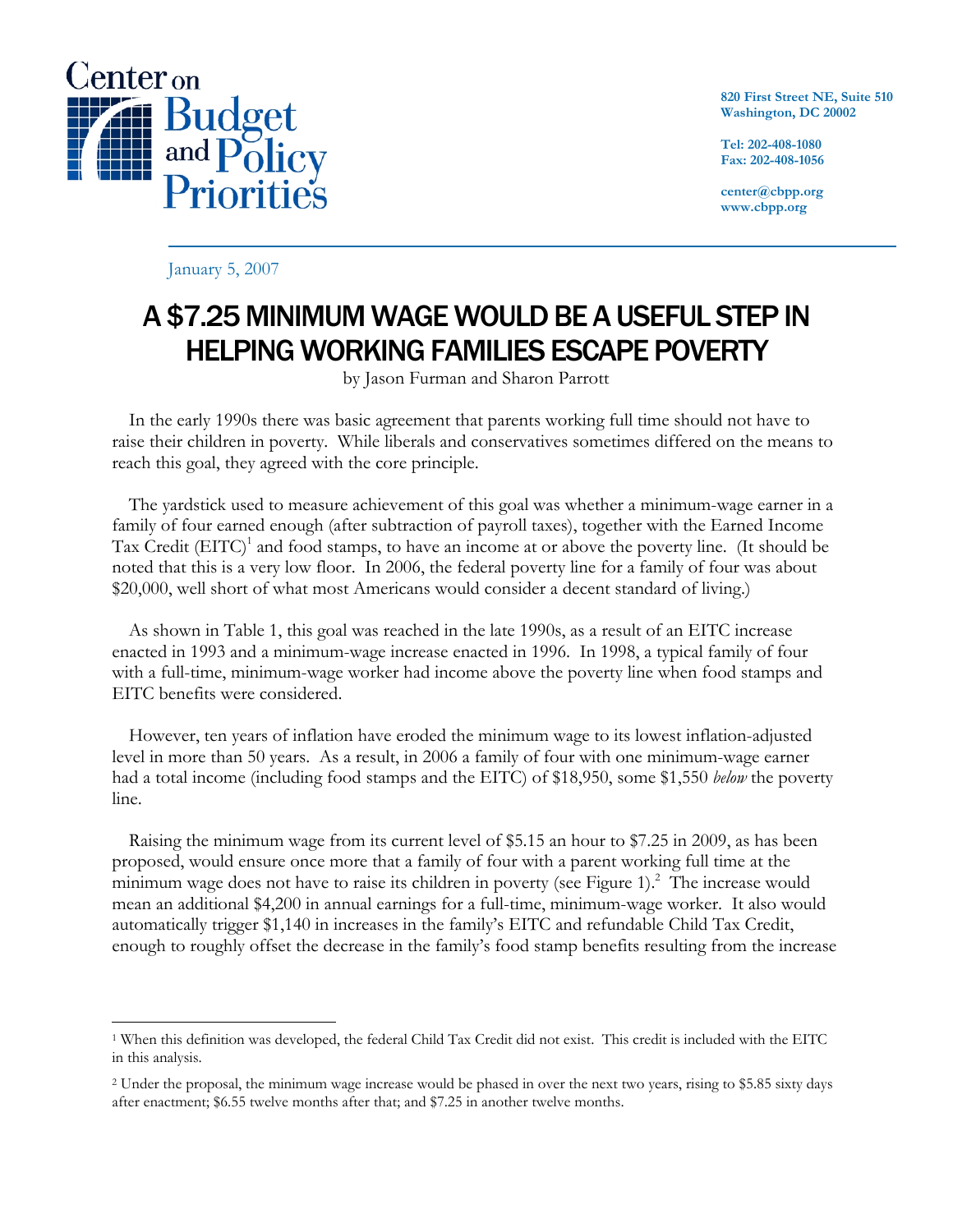| <b>TABLE 1</b>                                                                                    |            |            |                                |                                |
|---------------------------------------------------------------------------------------------------|------------|------------|--------------------------------|--------------------------------|
| Income for a Family of Four With One Full-Time, Minimum-Wage Earner                               |            |            |                                |                                |
|                                                                                                   | 1998       | 2006       | 2009<br>\$5.15 Minimum<br>Wage | 2009<br>\$7.25 Minimum<br>Wage |
| Earnings                                                                                          | \$10,300   | \$10,300   | \$10,300                       | \$14,500                       |
| - Payroll Taxes                                                                                   | $-15788$   | $-$ \$788  | $-$ \$788                      | $-$1,109$                      |
| EITC.                                                                                             | \$3,756    | \$4,120    | \$4,120                        | \$4,926                        |
| Refundable Child Credit                                                                           | \$0        | \$0        | $\$0$                          | \$334                          |
| Food Stamps                                                                                       | \$3,348    | \$5,316    | \$5,976                        | \$4,464                        |
| <b>Total Income</b>                                                                               | \$16,616   | \$18,948   | \$19,608                       | \$23,115                       |
| % of Federal Poverty Line                                                                         | $[[101\%]$ | $[[92\%]]$ | $[[89]\%]$                     | $[[105\%]]$                    |
| Note: Estimates for 2009 are based on the Congressional Budget Office's projections of inflation. |            |            |                                |                                |

in the family's cash income.<sup>3</sup> As a result, the family would be lifted 5 percent *above* the poverty line, instead of being 11 percent *below* the poverty line in 2009, as it would be under current law.4

It is important to note that if, as is expected, the minimum wage legislation does not index the wage for inflation after 2009, inflation will once again begin to erode the wage's value. If no other changes are made, the family in this example will fall back below the poverty line by 2015.

# *Many Minimum-Wage Workers Will Remain Poor*

 While an increase in the minimum wage would raise the earnings of many workers and lift some families above the poverty line, some minimum-wage workers would remain poor. This includes many workers who experience periods of joblessness during the year. Low-wage workers often are ineligible for unemployment insurance when they lose their jobs; even when they are eligible, they often receive low benefits.

 Moreover, some larger families with a full-time, minimum-wage worker would not be lifted above the poverty line by an increase in the minimum wage, even if they receive food stamps and the refundable tax credits for which they are eligible. While families with more children have larger needs — which is why the poverty line is set higher for larger families — wages (including the minimum wage) do *not* rise with family size. As a result, the poverty rate for families with three or more children is more than double the rate for families with one or two children.<sup>5</sup>

 Even with a \$7.25-an-hour minimum wage, a family of five with a full-time, minimum-wage earner that receives food stamps and the refundable tax credits would fall \$1,139 below the poverty

 $\overline{a}$ 

<sup>3</sup> Food stamp benefits are based on a household's income — as income rises and families can afford to purchase more food, benefits fall. For every dollar of additional earnings, households lose between 24 and 36 cents in food stamp benefits.

<sup>4</sup> Raising the minimum wage would mean that a full-time, minimum-wage worker would qualify for the refundable Child Tax Credit. In 2007, such workers do not qualify because the credit is only refundable for those with earnings above \$11,750.

<sup>5</sup> CBPP calculations based on the March 2006 Current Population Survey.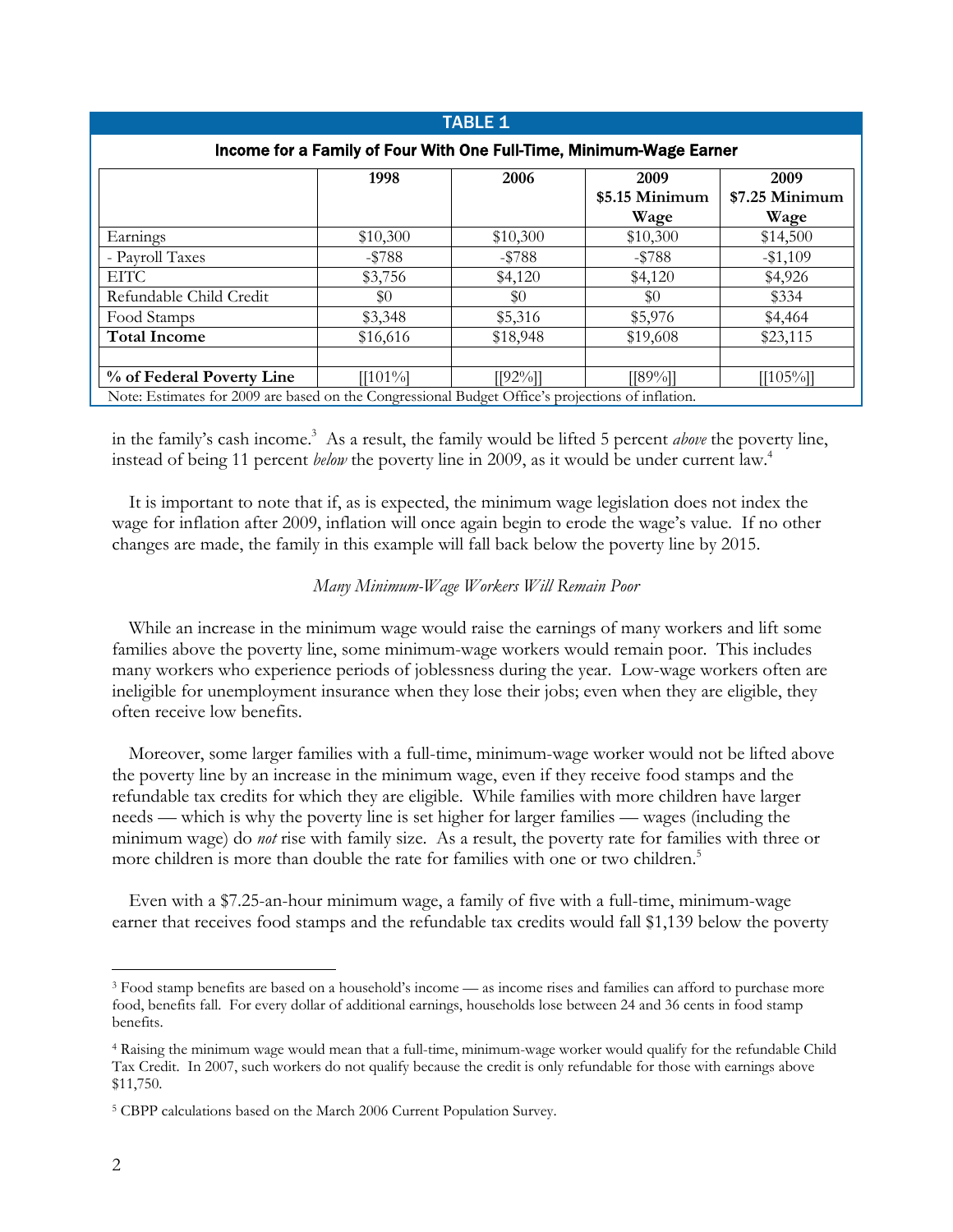

line in 2009. Families of more than five would fall even farther below the poverty line.<sup>6</sup> In part, this reflects the fact that while a larger EITC is provided to families with *two* or more children than to families with one child, no additional adjustment is provided for families with three or more children. (Various policy analysts have called for such adjustment, and policymakers as diverse as former Rep. Dick Armey and President Clinton have proposed it, but it has not been enacted.)

# Food Stamps and the EITC Are Essential to Lifting Working Families Out of Poverty

 Even with the increase in the minimum wage, a family of four will remain well below the poverty line unless it receives food stamp benefits, the EITC, and the Child Tax Credit. Without these benefits, the family's earnings alone would leave it about \$7,400 below the poverty line.

 Unfortunately, many low-income working families that are eligible for these benefits do not receive them. While working families' participation in the Food Stamp Program has increased in recent years — in part due to program simplifications made in 2002 to make it easier for eligible

 $\overline{a}$ 

<sup>6</sup> In part, this reflects the fact that while a larger EITC is provided to families with two or more children than to families with one child, no additional adjustment is provided for families with three or more children. Such an adjustment has been proposed by various policy analysts and by policymakers as diverse as former Rep. Dick Armey and President Clinton.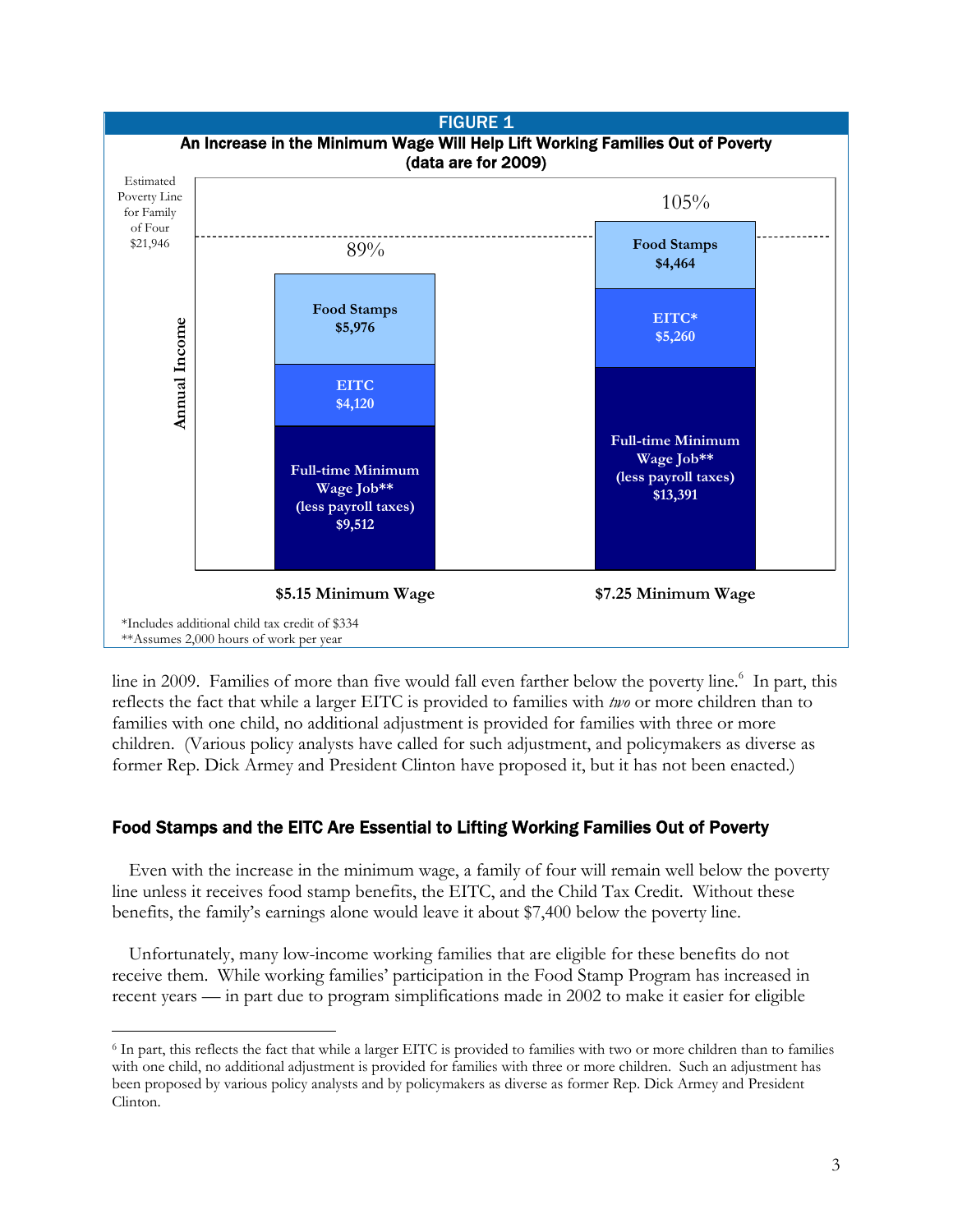#### Nearly Half of Minimum-Wage Workers Are the Household's Chief Breadwinner

 Opponents of increasing the minimum wage often portray minimum-wage workers as middle-class teenagers. Some fit that description, but many others do not. Recent Census data show that among those workers likely to get a pay increase as a direct result of a minimum-wage increase:

- nearly half (48 percent) are the household's chief breadwinner that is, no higher-paid family members live with them; and
- nearly half (47 percent) were poor or near-poor in the prior year that is, they lived in families with cash incomes below twice the poverty line.<sup>a</sup>

One reason many minimum-wage workers have low incomes is that they are not employed full-time throughout the year. Low-wage jobs often have high turnover rates, and low-wage workers sometimes have to leave their jobs to care for an ill family member or when child care arrangements fall through. Low-income working parents typically work close to full-time when they are employed, but have periods of joblessness over the course of the year.

a Center on Budget and Policy Priorities calculations of the March 2006 Current Population Survey. The 2006 data do not include information on food stamp receipt or refundable tax credits and, thus, only cash income can be analyzed. Data for 2005 does include information on these other forms of income; analysis of the 2005 data produced roughly the same results as are shown here.

\_\_\_\_\_\_\_\_\_\_\_\_\_\_\_\_\_\_\_\_\_\_\_\_\_\_\_\_\_\_\_

working families to receive food stamps — it remains low. Only 46 percent of households with earnings that were eligible for food stamps received them in 2004, the most recent year for which these data are available.

 Some families with children that include a full-time, minimum-wage earner are ineligible for food stamps despite meeting the income-eligibility criteria. In most states, families with just \$2,000 of savings are ineligible for food stamps, regardless of how low their incomes are. Similarly, many legal immigrant adults are ineligible for food stamps, regardless of their incomes, if they have lived in the United States for less than five years.

 Participation rates are higher in the EITC than in the Food Stamp Program, but some families that are eligible for EITC benefits do not file for them.<sup>7</sup>

## Families with Incomes Just Above the Poverty Line Have Difficulty Making Ends Meet

 While the goal of lifting working families to the poverty line is a worthy one, families with incomes *just above* the poverty line also face real difficulties making ends meet. The poverty line was established in the 1960s and was calculated by multiplying the cost of feeding a family by three, under the assumption that families spend, on average, one-third of their income on food. The poverty line is a useful measure of income adequacy, particularly because it provides a historical look at the extent to which American's incomes fell above or below a particular standard. But, the

-

<sup>7</sup> See "The Earned Income Tax Credit at Age 30: What We Know," Steve Holt, The Brookings Institution, Metropolitan Policy Program, Research Brief, February 2006, http://www.brookings.edu/metro/pubs/20060209\_Holt.htm.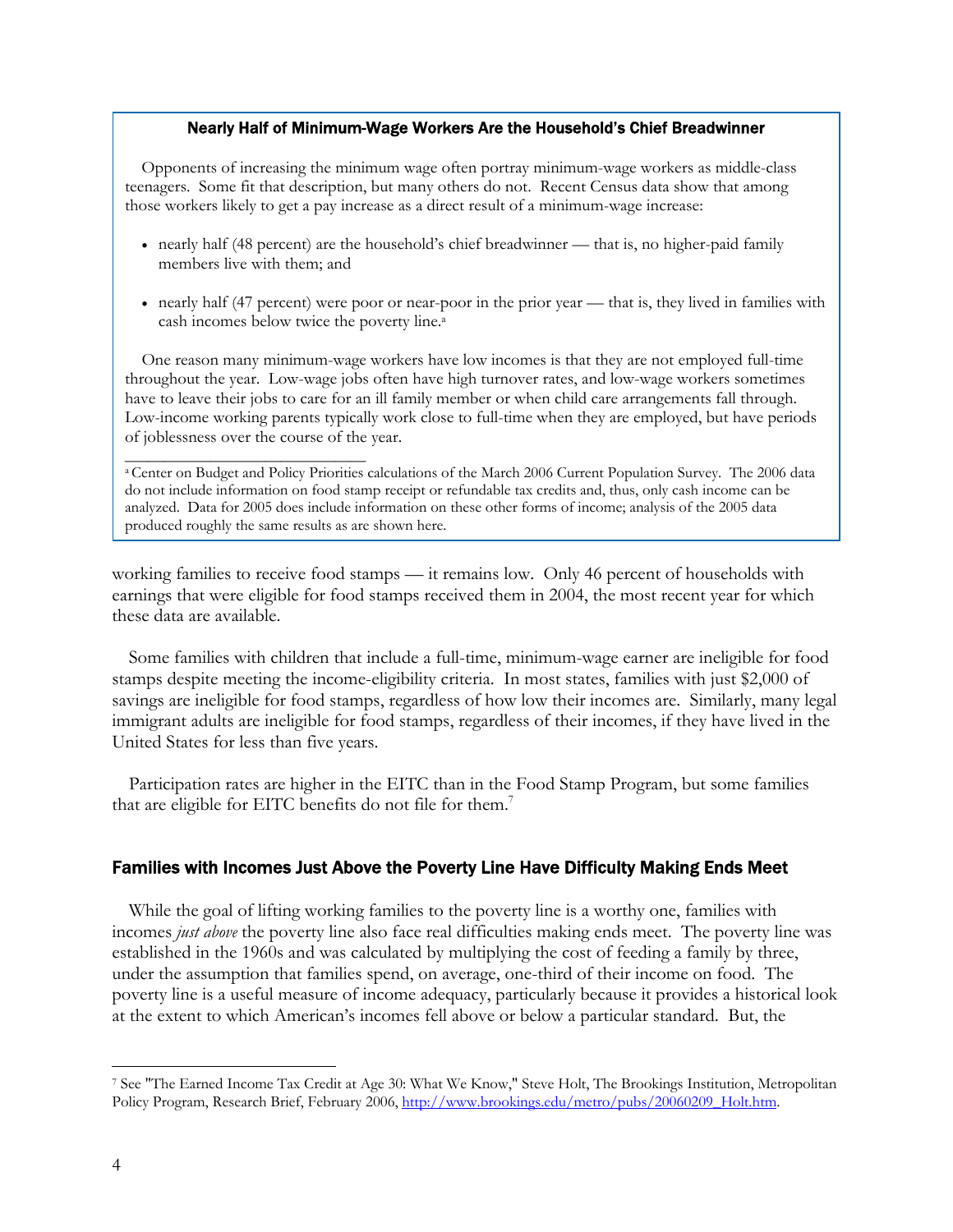standard does not necessarily reflect the cost of raising a family today and families with incomes at the poverty line often struggle to meet their basic needs.

- **Housing.** Housing cost burdens for poor families are often severe, and the cost of housing is likely to take far more than 30 percent of most low-income working families' incomes — the government's standard for housing affordability $\delta$  — even after the minimum-wage increase takes effect. Nationwide, the average cost of a modest two-bedroom apartment in 2006 was \$821 per month, or \$9,852 per year, according to the U.S. Department of Housing and Urban Development (HUD). At this cost, rent and utilities consume nearly half (48 percent) of the income of a family of four at the poverty line.<sup>9</sup> Even if the proposed minimum-wage increase takes full effect in 2009, the cost of a modest two-bedroom apartment will consume an average of 46 percent of the total income of a family of four with a full-time, minimum-wage worker.<sup>10</sup> (This calculation assumes that the family receives food stamps, the EITC and child tax credit.)
- **Child care.** Many working families face significant child care costs, and quality child care programs can be out of reach for low-income working families. According to the National Association of Child Care Resource and Referral Agencies, in the median state in the 2004-2005 academic year, full-time infant care in a licensed child care center cost an average of \$7,100 per year, while full-time care for preschoolers in a licensed child care center cost an average of  $$5,800<sup>11</sup>$  Without a child care subsidy, a family earning at or near the minimum wage is unlikely to be able to afford such a tuition bill for one child, let alone two or more children.

Unfortunately, due to a lack of funding, child care subsidy programs serve only a minority of those eligible for such assistance. Working families that need child care but cannot afford it and do not receive subsidies have few options — they can try to rely on friends and family for care or find lower-cost paid providers that likely offer lower-quality care.

• **Health care.** Most children in families with a full-time, minimum-wage worker are eligible for free or low-cost health insurance through Medicaid or the State Children's Health Insurance Program. However, most low-income working *parents* are not eligible for health insurance through these programs, and few have private coverage. In fact, in 25 states, a parent in a three-person family with a full-time, minimum-wage job earns too much to qualify for Medicaid.<sup>12</sup> Because of the lack of either public or private coverage, about 41 percent of all parents with incomes below the poverty line were uninsured in 2005, according to Census data.

-

<sup>8</sup> See *Out of Reach*, National Low Income Housing Coalition, 2005, http://www.nlihc.org/oor/oor2005/index.cfm. NLIH's calculation of the national average cost of a two-bedroom apartment is based on HUD's Fair Market Rent estimates.

<sup>9</sup> Note that under these standards, refundable tax credits and food stamps are not included as income or when determining housing affordability.

<sup>10</sup> CBPP calculated the average fair market rent in 2009 using CBO inflation projections for overall inflation.

<sup>11</sup> See http://www.naccrra.org/randd/data/2004-2005PriceofCare.pdf.

<sup>12</sup> Donna Cohen Ross and Laura Cox, "In a Time of Growing Need: State Choices Influence Health Coverage Access for Children and Families," Kaiser Commission on Medicaid and the Uninsured, Oct. 2005.